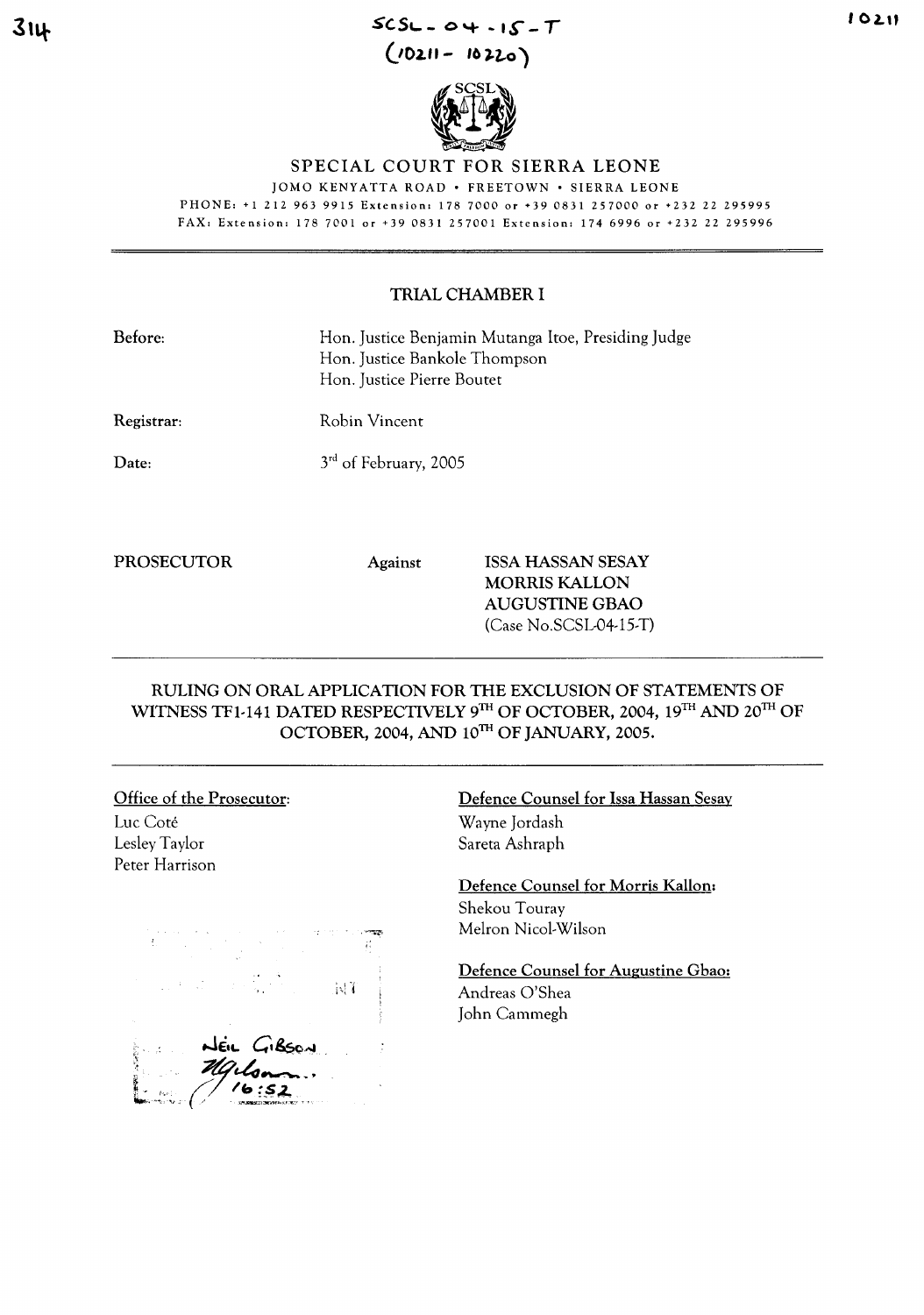**TRIAL CHAMBER I** ("Trial Chamber I") of the Special Court for Sierra Leone ("Special Court") composed of Hon. Justice Benjamin Mutanga Itoe, Presiding Judge, Hon. Justice Bankole Thompson, and Hon. Justice Pierre Bouret;

**SEIZED** of an oral application by the Defence Counsel for Issa Hassan Sesay, and Augustine Gbao ("the Defence") and their supporting grounds and submissions during the trial proceedings on the 18<sup>th</sup> of January, 2005 for the exclusion of evidentiary material contained in the statements of Witness TFl-141.

**MINDFUL** of the Prosecution's Response to the said Application, and the Defence Reply thereto;<sup>1</sup>

**CONSIDERING** the Oral Ruling of the Chamber dated the 18<sup>th</sup> of January, 2005 on this application;

**CONSIDERING** Rule 66(A)(ii) of the Rules of Procedure and Evidence ("Rules"), Article 17 of the Statute of the Special Court for Sierra Leone ("Statute") and the Order of this Chamber to the Prosecution to File Disclosure Materials and Other Materials in Preparation for the Commencement of Trial on the 1<sup>st</sup> of April, 2004 ("Order for Disclosure");

### **AFTER DELIBERATION**

### **HEREBY ISSUES THIS UNANIMOUS RULING:**

1. During the course of the trial of this case on the  $18<sup>th</sup>$  of January, 2005, learned Counsel for the First Accused and Third Accused sought from this Court an order to exclude statements made by Witness TF1-141 on the 9<sup>th</sup> of October, 2004, the 19<sup>th</sup> and the 20<sup>th</sup> of October, 2004, and the 10<sup>th</sup> of January, 2005 respectively.

2. Mr. Jordash, for the First Accused, contended that the additional pieces of evidence embodied in the aforementioned statements ought to have been disclosed pursuant to Rule 66 by the  $26<sup>th</sup>$  of April, 2004, the date set by the Trial Chamber for service on the Defence of the Prosecution evidence.<sup>2</sup> He submitted that any evidence to be served after that date would be subject to the Prosecution showing good cause pursuant to the provisions of said Rule 66.

Case No. SCSL-04-15-T  $\left(\begin{array}{cc} 2 & 2 \end{array}\right)$  2.  $\left(\begin{array}{cc} 3^{rd} & 3^{rd} \end{array}\right)$  of February, 2005

<sup>&</sup>lt;sup>1</sup> Transcript of Trial Proceedings, 18 January 2005, p. 52ff.

<sup>2</sup> See Order for Disclosure, p. 6.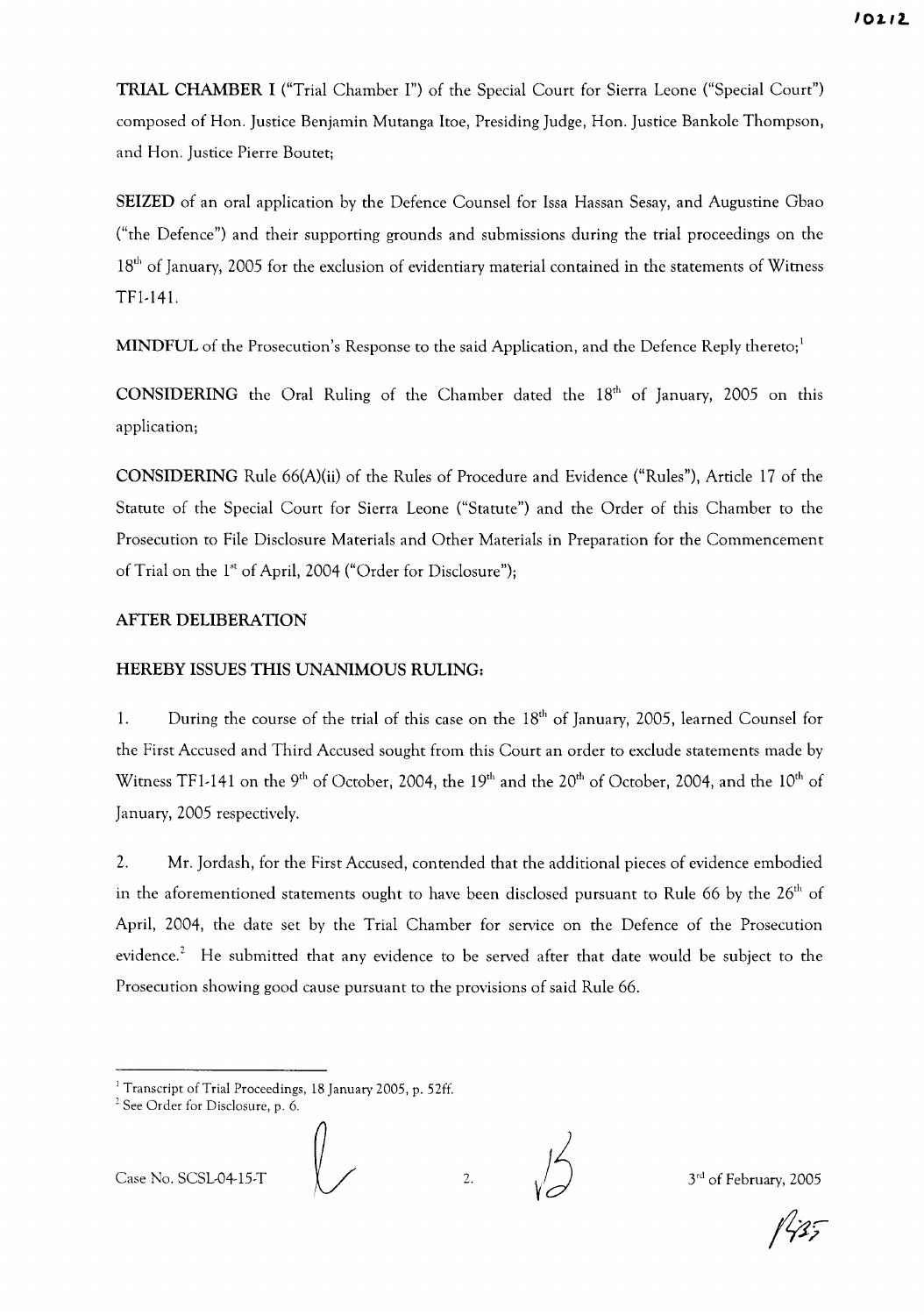3. Citing the Ruling of this Trial Chamber in this case dated the  $23<sup>rd</sup>$  of July, 2004,<sup>3</sup> Counsel submitted further that in essence the ruling was that any new statement alleging entirely new facts would fall into the category of additional witness statements, and that in respect of the application which was the subject of that Ruling, the Trial Chamber decided that the evidence whose exclusion was sought was in fact supplemental. Mr. Jordash, however, argued that the evidence in the instant application is different from that sought to be excluded in that application and can be categorised as entirely new.

4. Specifically referring to paragraph 9 of the said Ruling, Mr. Jordash recalled that the Trial Chamber set out what the Defence needs to show to prove a breach of Rule 66, and that the Chamber observed thus:

> "It is evident that the premise underlying the disclosure obligations is that the parties should act *bona fides* at all times. There is authority from the evolving jurisprudence of the international criminal tribunals that any allegation by the Defence as to a violation of the disclosure rules by the Prosecution should be substantiated with *prima facie* proof of such a violation."<sup>4</sup>

5. Citing further paragraph 11 of the Chamber's Ruling, and our reasoning in applying the criteria or procedure set out in the case of *Prosecutor v. Bagosora,5* Learned Counsel for the First Accused, Mr Jordash, argued strenuously that upon an analysis of the sort done in *Bagosora,* the Defence has shown that the evidence in the statements in question is clearly new and additional, and that the Prosecution ought to have shown some good cause. The Defence submitted that the evidence should be excluded for having failed to meet that requirement.

6. **In** addition, Counsel submitted that the *prima facie* proof required by the Defence in an application of this nature is embodied in a Table distributed in Court during his oral submissions, containing columns and illustrations of the alleged new evidence. Mr. Jordash further contended that from the Prosecution's Compliance Report, the evidence of TFI-141 would relate to Counts 1- 13. He proposed, by way of a methodology for understanding how the alleged new evidence has altered the witness' statement as proposed in the statement of the  $31<sup>st</sup>$  of January, 2003, that TF1-141 would have given direct evidence of the killing of a man called Fonti Kanu attributed to Sam

Case No. SCSL-04-15-T

,/

3.  $\frac{1}{3}$  3<sup>rd</sup> of February, 2005

*<sup>3</sup> Prosecutor v. Sesay* et *aL,* Case No. SCSL-04·lS.T, Ruling on Oral Application for the Exclusion of "Additional" Statement for Witness TF1-060, 23 July 2004 ("Ruling of the  $23$ <sup>rd</sup> of July, 2004")

<sup>4</sup> ld., para. 9.

*<sup>5</sup> Prosecutor v. Bagosora,* Case No. ICTR·98-4l·T, Decision on Admissibility of Evidence ofWitness DP, 18 November 2003 (" *Bagosora* Decision").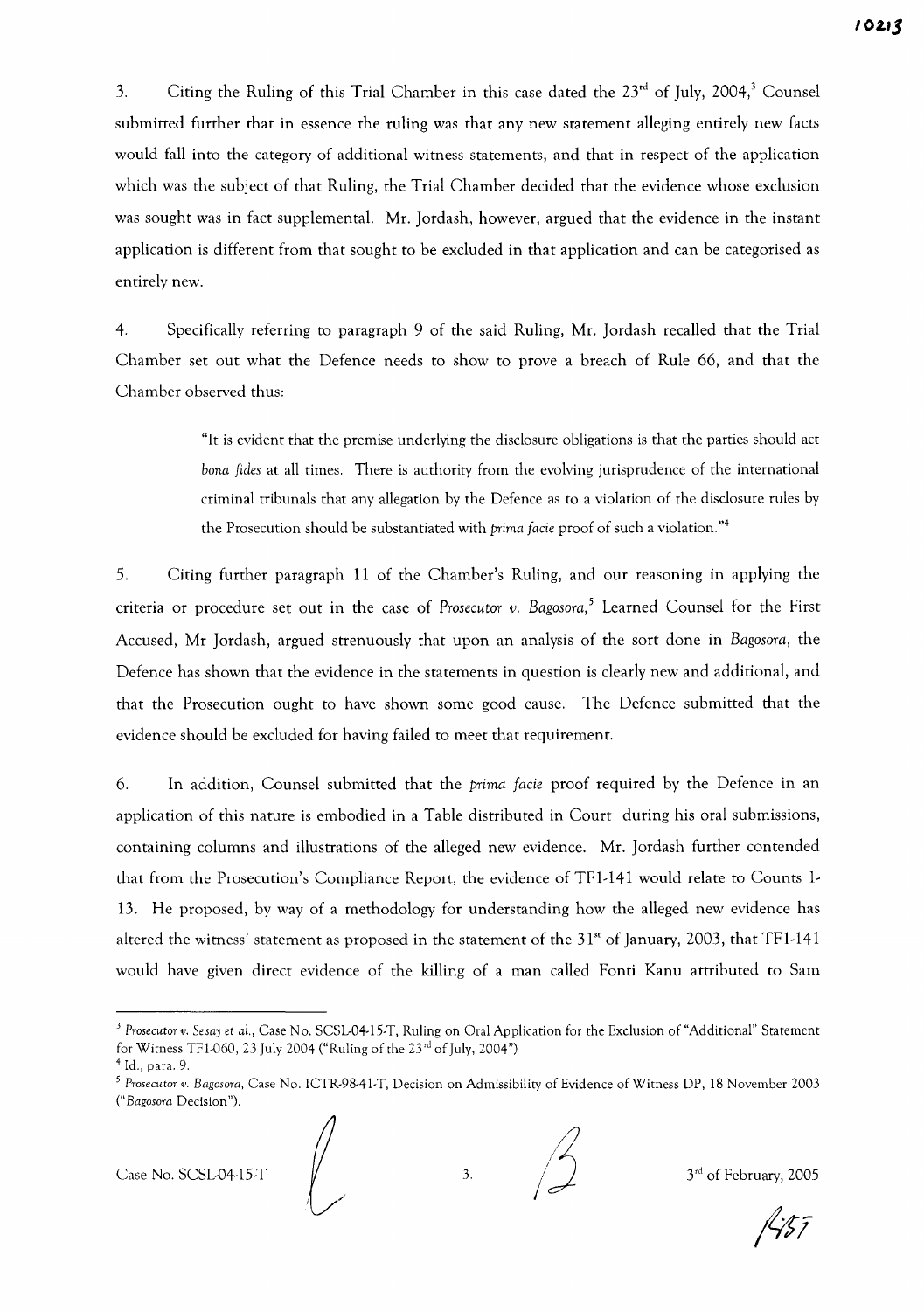Bockarie with the First Accused being present and, using Mr. Jordash's own words, "so arguably participating in some way such as by encouragement,"6 and that would have been direct evidence implicating First Accused as regards counts 3-5.

7. Continuing, Mr. Jordash noted that the evidence would also have related to the assaulting of Johnny Paul Koroma's wife, and that there would have been direct evidence supportive of counts lO-II implicating First Accused in respect of the charges of physical violence. He forcefully argued that as the evidence shifts towards the  $23<sup>rd</sup>$  of February, 2003, there is again a repetition of the allegation against First Accused but now as that of him killing Fonti Kanu, as charged in counts 3-5. Learned Counsel also referred to an allegation of First Accused giving an order for "Operation Spare No Soul" which, again, in his submission, would have been direct evidence of physical violence in respect of counts 10 and 11. He also referred to the evidence of TF1-141 up till the 24<sup>th</sup> of February, 2003 especially the portion indicating that he "cannot say anything indirectly about Mr. Sesay".

8. Mr. Jordash then proceeded to highlight certain other pieces of evidence which, in his submission, amount to new pieces of evidence and which, for ease of reference, are set out here below:

- i. allegation in the statement of the  $9<sup>th</sup>$  of October 2003 of an attack by First Accused in Makeni using small boys;
- ii. an attack in Koidu and Mile 91 by First Accused using small boys;
- iii. allegation in the statement of the  $19<sup>th</sup>$  and the  $20<sup>th</sup>$  of October, 2004 that First Accused was at the Bunubu training grounds (giving orders) where, according to TF 1-141, he was first captured by rebels;
- iv. allegation in the statement of the  $10<sup>th</sup>$  of January, 2005 that the First Accused was in Koidu Town when he TF 1-141 was first captured and that he had his own group of small boys;
- v. allegation in the statement of the  $10<sup>th</sup>$  of January, 2005 that First Accused was based in Koidu town, and his boys would take women and stay with them in their houses, that is, evidence of abductions supporting count 13;
- vi. a new allegation that First Accused came before the witness' group attacking Daru, and that he went to Quiva where he shot a small boy who was his security because he did not show him respect;

 $<sup>6</sup>$  Transcript, supra note 1, p. 55.</sup> Case No. SCSL-04-15-T  $\begin{array}{ccc} \downarrow \searrow & \downarrow \searrow & \downarrow \searrow \end{array}$  3<sup>rd</sup> of February, 2005

 $1437$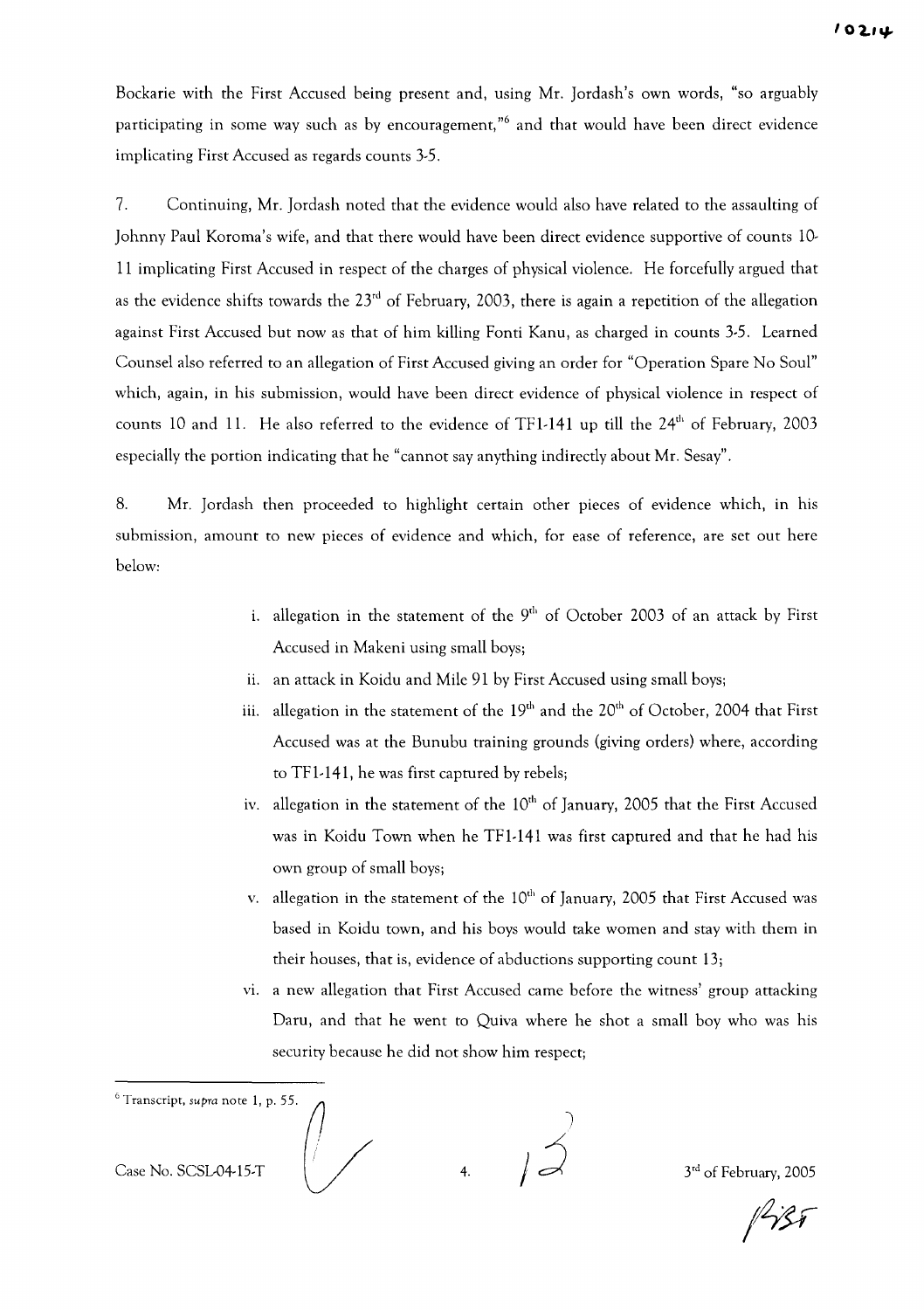vii. that First Accused, from the statement of the 10<sup>th</sup> of January, 2005, ordered the burning of Koidu Town.

9. Counsel finally submitted that all the evidence contained in the statements of TF1-141 could not be properly characterised as congruent in material respects with the original statement, and that such a finding would give the Prosecution a *carte blanche* to effectively serve witness statements covering a large area of Sierra Leone, with little indication of evidence of direct participation in events. Consequently, Mr. Jordash contended that any interpretation of Rule 66 which allows the Prosecution to serve the bulk of their case in relation to any witness, only, in the case of the October disclosure, barely three months ago, but in the case of the disclosure on the  $10<sup>th</sup>$  of January, 2005 barely a week ago, must in effect be a breach of Article 17 of the Statute. Finally, Learned Counsel urged that the proper remedy is not an adjournment but the exclusion of the evidence in question.

10. Counsel for the Second Accused indicated that his Defence team had no similar application to make.

11. Counsel for the Third Accused, Mr. O'Shea indicated that as regards the application on behalf of the First Accused, he had nothing to add to the forceful and persuasive arguments of Mr. Jordash, but that he had quite a different application though he was associating himself with Mr. Jordash's submissions on the law. Articulating his position, Mr. O'Shea referred to the portion of the statement of TF1-141 made on the  $10<sup>th</sup>$  of January, 2005, implicating, as Counsel contends, the Third Accused for the first time by describing him as a *G5.* Counsel argued that this reference was highly significant in that there had been no prior references by the witness to Third Accused, and that the allegation puts Third Accused in a position, as Counsel put it, where "he becomes a direct participant in the mistreatment of the civilians in Kailahun according to the witness".<sup>7</sup>

12. In support of his arguments, Mr. O'Shea stated that he was relying on the right to a fair trial as provided for in Article 17(4)(a) of the Statute. He further indicated that he was relying on the right to adequate time and facilities for the Defence to prepare their case as provided for in Article 17(4)(b) of the Statute. In Counsel's view, those two provisions must be given not a plain but purposive meaning consistent with Article 31 of the Vienna Convention and that in this regard, there has been a violation by the Prosecution of Rule 66(A)(i) in that the new statement of the witness effectively confronts the Defence with a new witness.

 $<sup>7</sup>$  Id., page 71.</sup>

Case No. SCSL-04-15-T  $\left(\begin{array}{cc} \nearrow \end{array}\right)$  5.  $\left(\begin{array}{cc} \nearrow \end{array}\right)$  3<sup>rd</sup> of February, 2005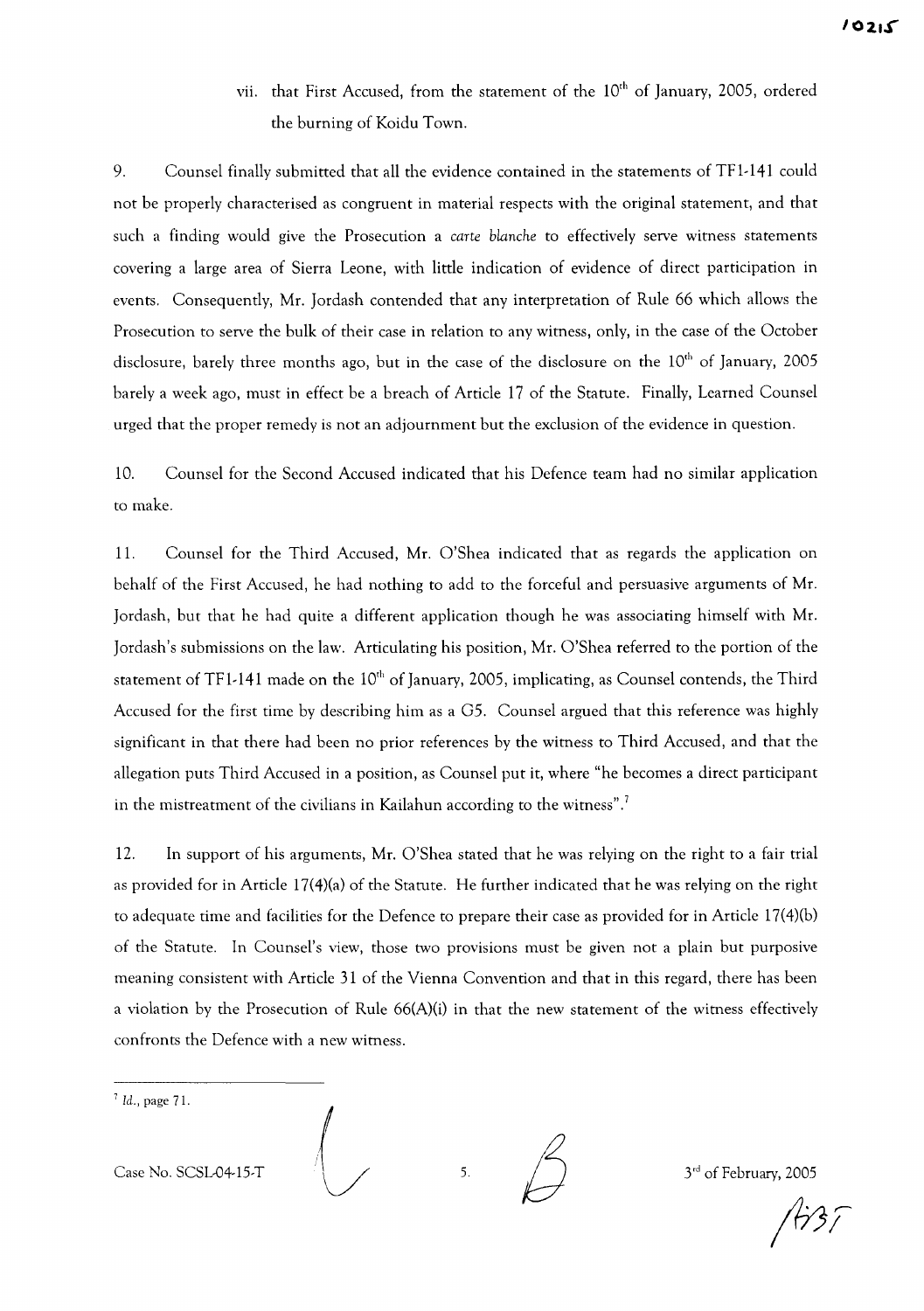13. Continuing, Mr. O'Shea put forward what, in the Chamber's view, seems to be a mixed package of submissions incorporating various Articles and Rules (some specific, others not quite specific). Counsel submitted that Article 67(D) that which provides for the continuing disclosure obligation requires that reasonable efforts will be made to adduce the essentials of a witness' testimony at an early stage. Counsel then relied on various statutory provisions and the ruling of this Chamber on joinder in order to assert that the Chamber must take into consideration the position of each Accused as if he were being tried separately in assessing whether supplemental statements are new evidence. With regard to Witness TF1-141, Mr. O'Shea submitted that the Prosecution would not have chosen to call him as a witness without knowledge of the supplemental statement or, if they had called him, then the Court would have excluded the supplemental statement as it was the first to mention the Accused Gbao.<sup>8</sup>

14. Concluding, Learned Counsel for the Third Accused invited the Court to be mindful of the fact that their defence team is operating without instructions which, in his submission, imposes some obligation on the Court to act with extreme caution in the context of the exercise of the Prosecution's disclosure obligations. However, even though Counsel later admitted and apologised for what he described as an administrative error as regards the service upon his team of the supplemental statement of the witness dated the 9<sup>th</sup> of October, 2004 which, allegedly, for the first time implicated the Third Accused, Mr. O'Shea submitted that the Prosecution may well have acted without due diligence in this matter.

15. The Prosecution responded to the applications urging the Chamber to reconcile the principle of disclosure and the principle of orality. Quoting para. 25 of the Decision in *Prosecutor v. Norman* et  $aL<sub>1</sub><sup>9</sup>$  the Prosecution submits that due to the very nature of the oral testimony a witness can expand on matters mentioned in a previously disclosed written statement. Therefore, the proper and traditional remedy for the Defence in these circumstances is to highlight any discrepancy between the witness' testimony and the statements during cross-examination rather than seeking exclusion of the supplemental statements. As an alternative remedy, the Prosecution submitted that the Chamber could order the Prosecution not to lead any evidence with respect to the statement of the  $10<sup>th</sup>$  of January, 2005.

Case No. SCSL-04-15-T<br>
6. j<sup>3rd</sup> of February, 2005<br>  $\sqrt{35}$ 

<sup>8</sup> *Id.,* p. 72, 1. 11ff.

<sup>9</sup> *Prosecutor v. Norman, Fofana and Kondewa,* Case No SCSL·04·14·T, Decision on Disclosure of Wimess Statements and Cross·Examination, 16 July 2004 *("Norman* Decision").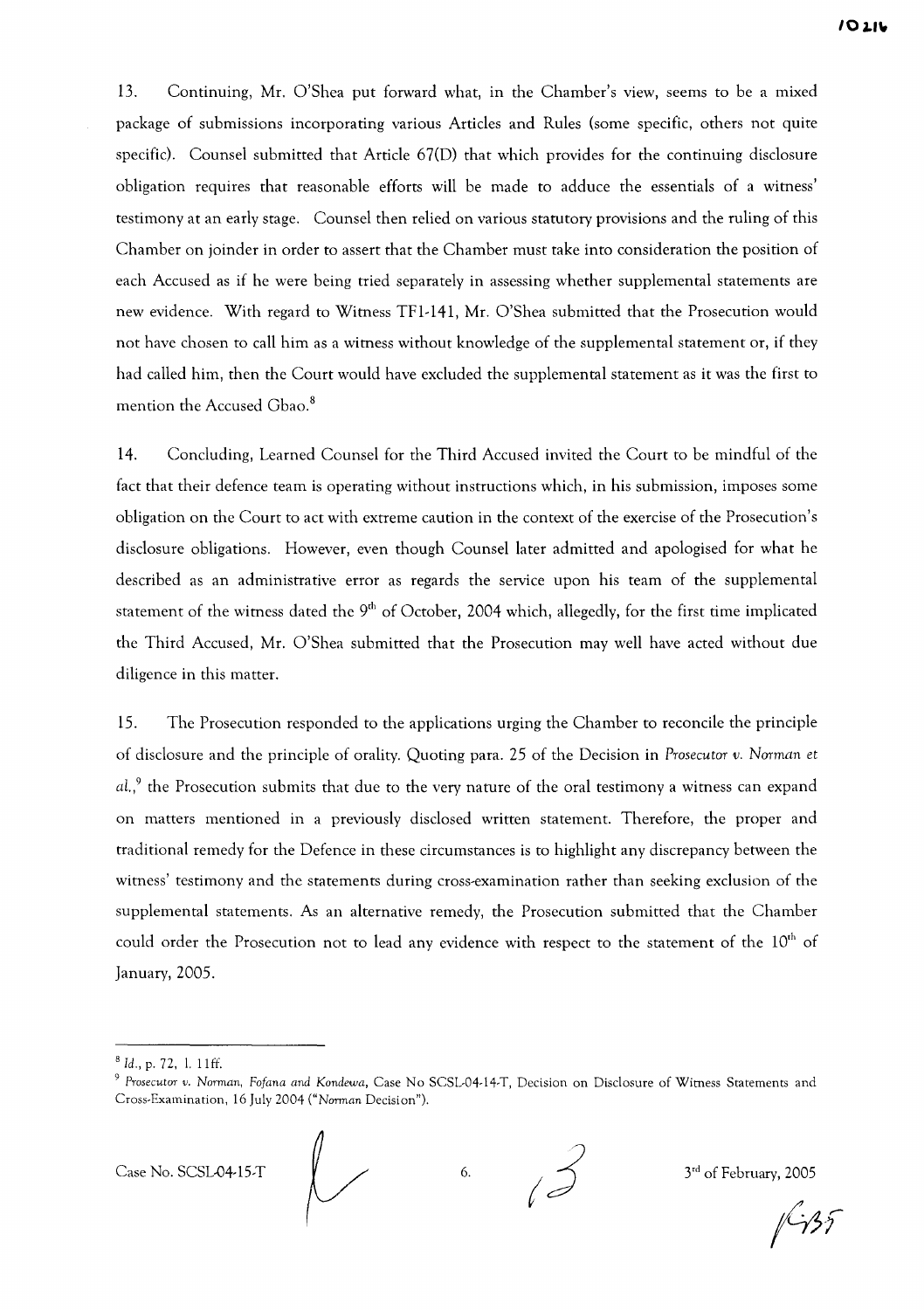16. The Defence Application confronts us again with the judicial task of determining the proper interpretation of Rule 66(A)(ii) of the Rules of Procedure and Evidence of the Special Court for Sierra Leone on the issue of the statutory obligation of disclosure of witness statements to the Defence, and, in this instance the three statements made by TF1-141 embodying, in the Defence submission, not only tntirely new allegations, but also confronting them with a new witness testifying to new facts.

17. We have recently, in two of our key Decisions on the issue,<sup>10</sup> expounded on the true and proper interpretation of Rule 66, the rationale behind the statutory framework for disclosure obligations, and the principle to be applied in determining issues of this nature. Firstly, in *Prosecutor v. Norman et al*; as to the true and proper interpretation of Rule 66, the Chamber stated that:

> "As a mat er of statutory interpretation, it is the Chamber's opinion that Rule 66 requires, *inter alia,* that the Prosecution disclose to the Defence copies of the statements of all witnesses which it intends to call to testify and all evidence to be presented pursuant to Rule 92bis, within 30 days of the initilal appearance of the Accused. In addition, the Prosecution is required to continuously disclose toj the Defence, the statements of all additional Prosecution witnesses it intends to call, not later than 60 days before the date of trial, or otherwise ordered by the Trial Chamber, upon good cause being shown by the Prosecution."<sup>11</sup>

18. Explaining the rationale behind Rule 66 and enunciating the applicable principle we observed as follows:

> "It is evident that the premise underlying the disclosure obligations is that the parties should act *bona fides* at all times. There is authority from the evolving jurisprudence of the International Criminal Tribunals that any allegation by the Defence as to a violation of the disclosure rules by the Prosecution should be substantiated with *prima facie* proof of such a violation."<sup>12</sup>

II *Norman* Decision, para *'i.*

Case No. SCSL-04-15-T  $\left( \frac{1}{2} \right)$  7.  $\left( \frac{1}{2} \right)$  3<sup>rd</sup> of February, 2005

 $1435$ 

<sup>10</sup> See Ruling of the 2yd of July, 2004 and *Norman* Decision. See also *Prosecutor v. Brima, Kamara and Kanu,* Case No SCSL-04-16-PT, Kanu - Decision on Motions for Exclusion of Prosecution Witness Statements and Stay of Filing of Prosecution Statements. See also Decision on Defence Motion for Disclosute Pursuant to Rules 66 and 68 of the Rules, 9 July 2004, paras 21-22. Se<sub>2</sub> also Ruling on the Oral Application of the Exclusion of Part of the Testimony of Witness TF1-199, 26 July 2004, para. 7

 $12$  *Id.*, para 7.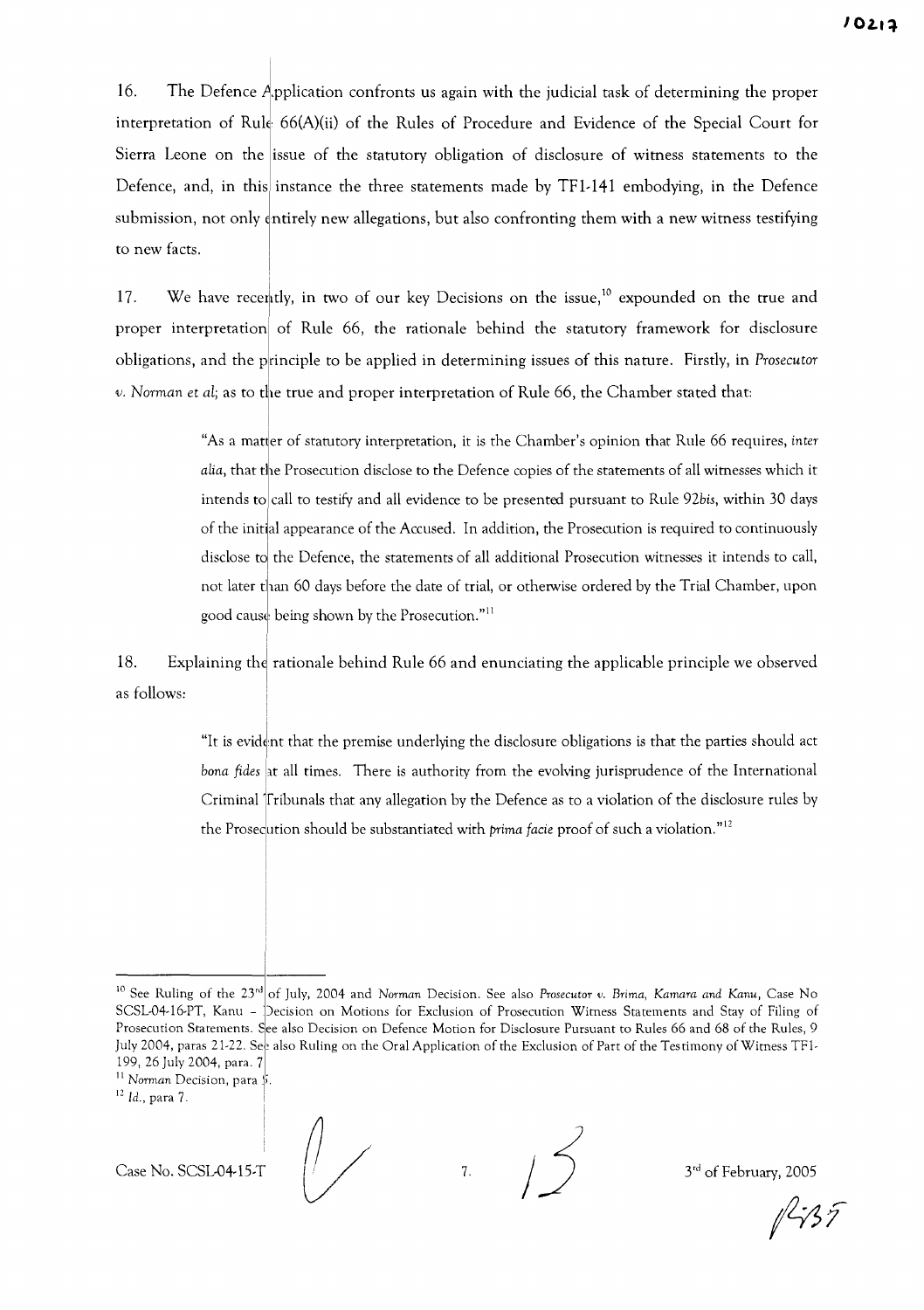19. Secondly, as regards the Ruling of the  $23<sup>rd</sup>$  of July, 2004, consistent with the aforementioned statement of the law, we adopted and applied the reasoning in the case of the *Prosecutor v. Bagosora*<sup>13</sup> to the effect that in determining whether to exclude additional or supplemental statements of prosecution witnesses within the framework of prosecutorial disclosure obligations, a comparative evaluation should be undertaken designed to ascertain (i) whether the alleged additional statement is new in relation to the original statement, (ii) whether there is any notice to the Defence of the event the witness will testify to in the Indictment or Pre-Trial Brief of the Prosecution, and (iii) the extent to which the evidentiary material alters the incriminating quality of the evidence of which the Defence already had notice. In adopting this reasoning, we were underscoring the judicial function of the Chamber to ensure "that the parties act *bona fides* at all times."<sup>14</sup>

20. Consistent with the above case-law, and guided by the reasoning in the said cases and the principles enunciated therein, the key question for determination by the Chamber in disposing of the issue raised is whether the Defence has demonstrated or substantiated with *prima facie* proof that the Prosecution is in breach of its disclosure obligations under Rule 66(A)(ii) and that it is in violation of Article 17(4) (a) and (b) statutory rights of the Accused persons on the grounds of disclosing at this stage witness statements containing, as alleged, entirely new allegations.

21. In order to determine if there has been such a breach, as alleged, and an attendant violation of Article 17(4) (a) and (b) of the Statute, the Chamber has carefully reviewed the original statements dated the  $31^{st}$  of January 2003, the  $23^{rd}$  of February 2003 and the  $24^{th}$  of February 2004, respectively, of witness TF1-141 alongside the respective statements dated the  $9<sup>th</sup>$  of October, 2004, the  $19<sup>th</sup>$  and the  $20<sup>th</sup>$  of October, 2004, and the  $19<sup>th</sup>$  of January, 2005, as well as the charges in the Amended Consolidated Indictment, the Prosecution's Pre-Trial<sup>15</sup> and Supplemental Briefs,<sup>16</sup> and the various materials filed by the Prosecution in preparation for the commencement of the trial.<sup>17</sup>

<sup>11</sup> See *Bagosora* Decision, para. 6; See also *Id.,* Decision on Admissibility of Evidence of Witness DBQ, 18 November 2003. See also Id., Decision on Certification of Appeal Concerning Will-Say Statements of Witnesses DBQ, DP and DA, 5 December 2003.

<sup>14</sup> See *Norman* Decision, para 7.

<sup>&</sup>lt;sup>15</sup> Prosecution Pre-Trial Brief Pursuant to Order for Filing Pre-Trial Briefs (Under Rules 54 and 73bis) of 13 February 2004, 1 March 2004.

<sup>&</sup>lt;sup>16</sup> Prosecution Supplemental Pre-Trial Brief Pursuant to Order to the Prosecution to File a Supplemental Pre-Trial Brief of 30 March 2004 as Amended by Order to Extend the Time for Filing of the Prosecution Supplementa I Pre-Trial Brief of 2 April 2004,21 April 2004.

<sup>&</sup>lt;sup>17</sup> Materials Filed Pursuant to "Order to Prosecution to Produce Witness List and Witness Summaries", 12 July 2004; Prosecution Chart Indicating Documentary and Testimonial Evidence by Paragraph of Consolidated Indictment Pursuant to Trial Chamber Order Dated 1 April 2004; Materials Filed Pursuant to Order to the Prosecution to File Disclosure Materials and Other Materials in Preparation for the Commencemen t of Trial of 1 April, 2004, 26 April 2004. The Chamber notes that the Compliance Report contained therein appears erroneously refering to a single statement for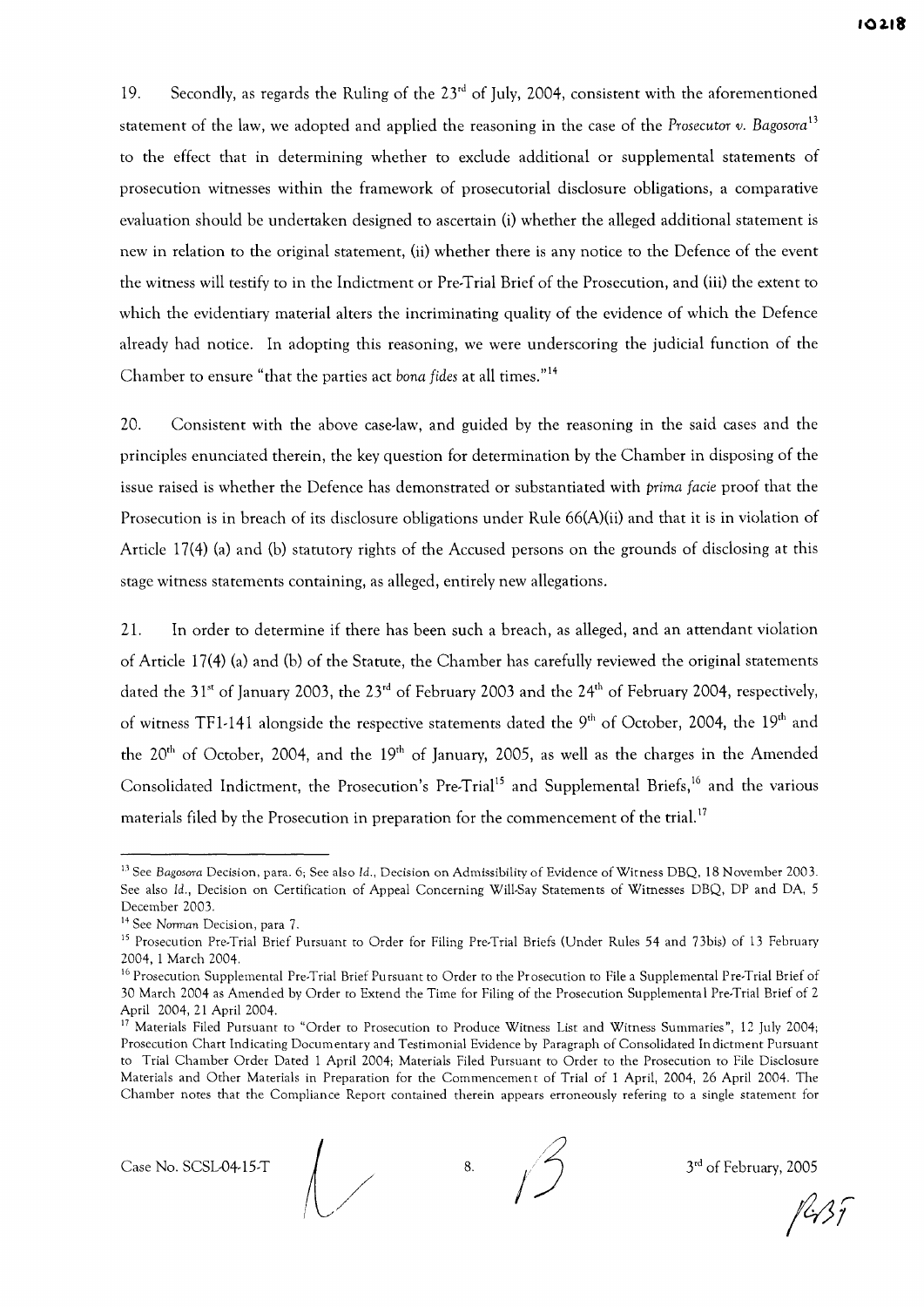- 22. Accordingly, we find as follows:
	- $(i)$  That the allegations in the disputed statements are germane to the general allegations as set out at pages 2-8 of the Amended Consolidated Indictment and also the charges as specified and particularised in Counts 1-18 thereof;
	- (ii) That the allegations in the said statements are germane to the basic factual allegations as specified and particularised in the Amended Consolidated Indictment and at pages 8-22 of the Prosecution's Pre-Trial Brief and pages 6-94 of the Prosecution's Supplemental Pre-Trial Brief;
	- (iii) That the disputed statements cannot be characterised as entirely new statements having regard to their contents in relation to the original statements of the witness which were disclosed to the Defence;
	- (iv) That the aforesaid statements are "congruent in material respects with matters deposed to in the entire original statements"<sup>18</sup> about the various roles and alleged criminal activities of the Accused persons during the hostilities in Sierra Leone forming the general subject-matter of the Amended Consolidated Indictment;
	- (v) That the allegations embodied in the respective statements, taken singly or cumulatively, are not new evidence but rather separate and constituent different episodic events or, as it were, building-blocks constituting an integral part of, and connected with, the same *res gestae* forming the factual substratum of the charges in the Indictment;
	- (vi) That by reason of our findings in (i), (ii), (iii), (iv), and (v) above the disputed statements of Witness TFl-141 do not constitute statements that could be considered to be of the nature of, or similar or akin to, statements of additional witness statements within the meaning and contemplation of Rule 66(A)(ii).

23. At this stage we reiterate, in reply to the submission of Mr Jordash on our Ruling dated the 23<sup>rd</sup> of July, 2004, from which he made extensive citations, that we held that the evidence sought to be excluded in that instance was in fact supplemental and not new, and that our reasoning in that instance left no room for any implication that we were giving "supplemental" a fixed meaning in the context of an antonym of the word "new". Our reference to "supplemental" was by definition,

Case No. SCSL-04-15-T  $\begin{array}{ccc} \begin{array}{ccc} \end{array} & \begin{array}{ccc} \end{array} & \begin{array}{ccc} \end{array} & \begin{array}{ccc} \end{array} & \begin{array}{ccc} \end{array} & \begin{array}{ccc} \end{array} & \begin{array}{ccc} \end{array} & \begin{array}{ccc} \end{array} & \begin{array}{ccc} \end{array} & \begin{array}{ccc} \end{array} & \begin{array}{ccc} \end{array} & \begin{array}{ccc} \end{array} & \begin{array}{ccc} \end{array} & \begin{array}{ccc} \end{array} & \begin{array}{c} \end$ 

witness TF1-141, dated the 6<sup>th</sup> of April, 2003, disclosed at that point in time to the defence. In addition, the Updated Compliance Report filed on the  $10^{th}$  of January, 2005 does not refer to the supplemental statement dated the  $9^{th}$  of October 2004.